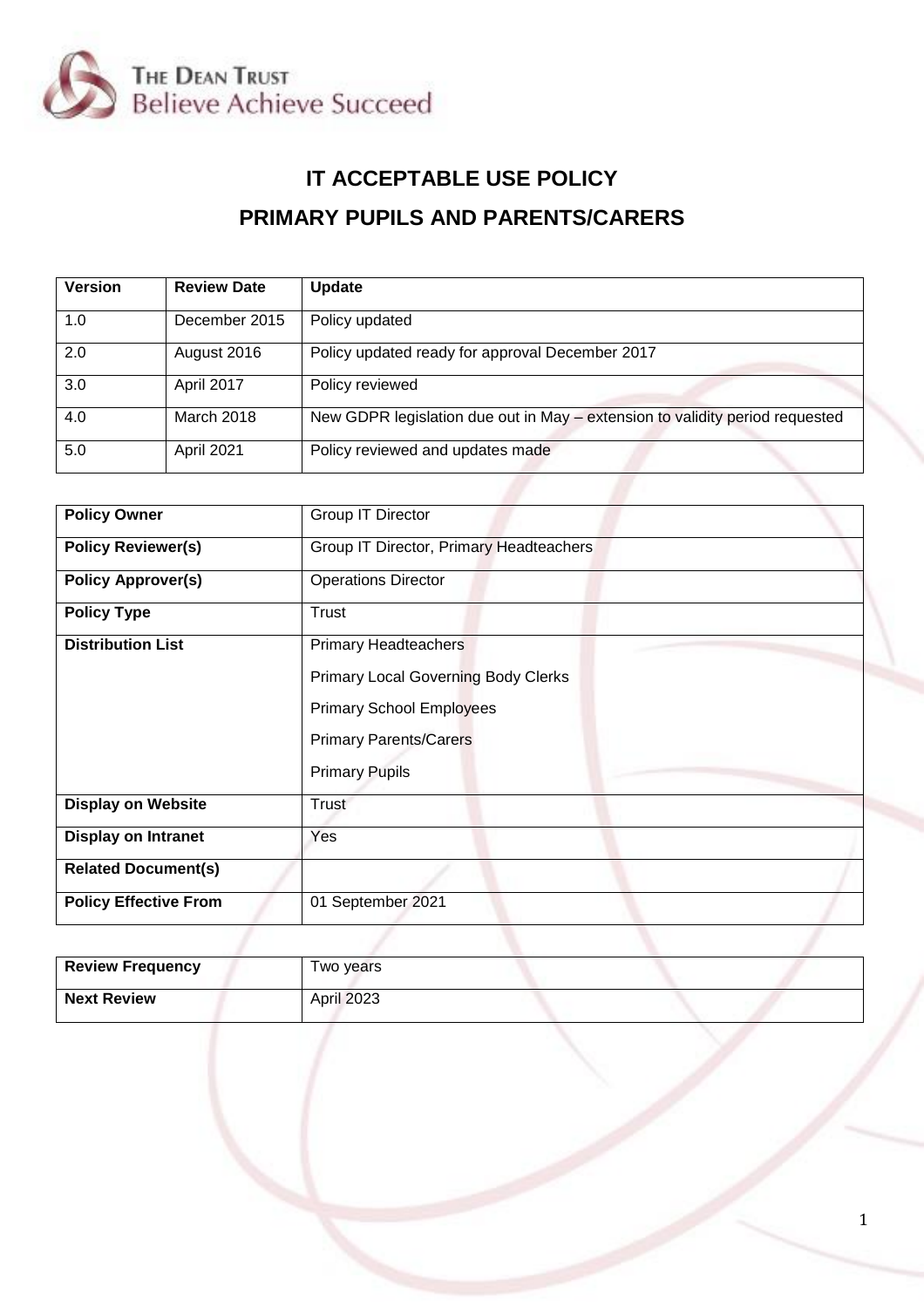

## **Primary School Acceptable Use Policy Statement (Version 5.0)**

The Dean Trust promotes the use of technology in our schools as all pupils will need the skills and knowledge in whatever field of work they enter when they become an adult. We ensure that our Trust IT networks are robust and resilient and we do our upmost to ensure the safety of children when using it. It is important that pupils abide by their respective school rules when using technology in school and inform a member of staff immediately, if they become aware of any misuse or concern.

This is the Acceptable Use Policy (AUP) for our Trust Primary Schools. It highlights the do's and do nots of using all technology in our schools and shows how we want pupils to behave when using IT. Any misuse will result in pupils being temporarily banned from using the school network or further more serious consequences.

Please read carefully and sign at the bottom to show you agree to these terms. If you do not sign and return this form your child will not be able to use the IT systems in school.

## **Using Technology in School**

- I will only use the school Internet and network for my school work, or when a teacher has given permission.
- I will not try to bypass the school's security settings.
- I will always log off my computer when finished.
- I will not look at, change or delete other people's work or files.
- I will respect and look after all IT equipment
- I will be sensible when using mobile technologies and follow the rules about moving about the school when using them.
- I will not bring a mobile device, including smart watches, into school

### **Security, Passwords & Copyright**

- I will not share my Internet or network passwords. I will also create a password, which uses capital and lower-case letters, numbers and symbols (where appropriate).
- I will not upload or download any pictures, writing or movies, which might upset people or make other people think the school is a bad place.
- I will use non-copyrighted images and music from the Internet when creating documents, presentations or other media.
- I will not try to install software onto the school network because it might have a virus on and cause a lot of damage. I will ask a teacher for advice instead.

### **Online Behaviour & Safety**

- I will not give out my personal details, such as my name, address, school or phone number on the Internet.
- I will report anything suspicious or anything that upsets me to my teacher.
- I will make sure all my contact with other people at school is responsible.
- I will not cyber bully pupils, teachers or other members of staff.
- I will not look for or look at unpleasant or inappropriate web sites or software apps. I will check with a teacher if I think it might be unsuitable.
- I know that everything I do on the computers at school is recorded and that the school can talk to my parents if a teacher is worried about my online safety.
- I will follow these rules all the time because I know they are designed to keep me safe.

#### **For Parents/Carers:**

- I agree to support and uphold the principles of this policy in relation to my child and their use of technology and the Internet, at home and at school.
- I agree to uphold the principles of this policy in relation to my own use of the Internet, when that use is related to the school, employees of the school and other students at the school.
- I agree not to share images or videos of pupils on the internet without parental consent.
- I agree to refrain from posting derogatory comments about the school or staff online.